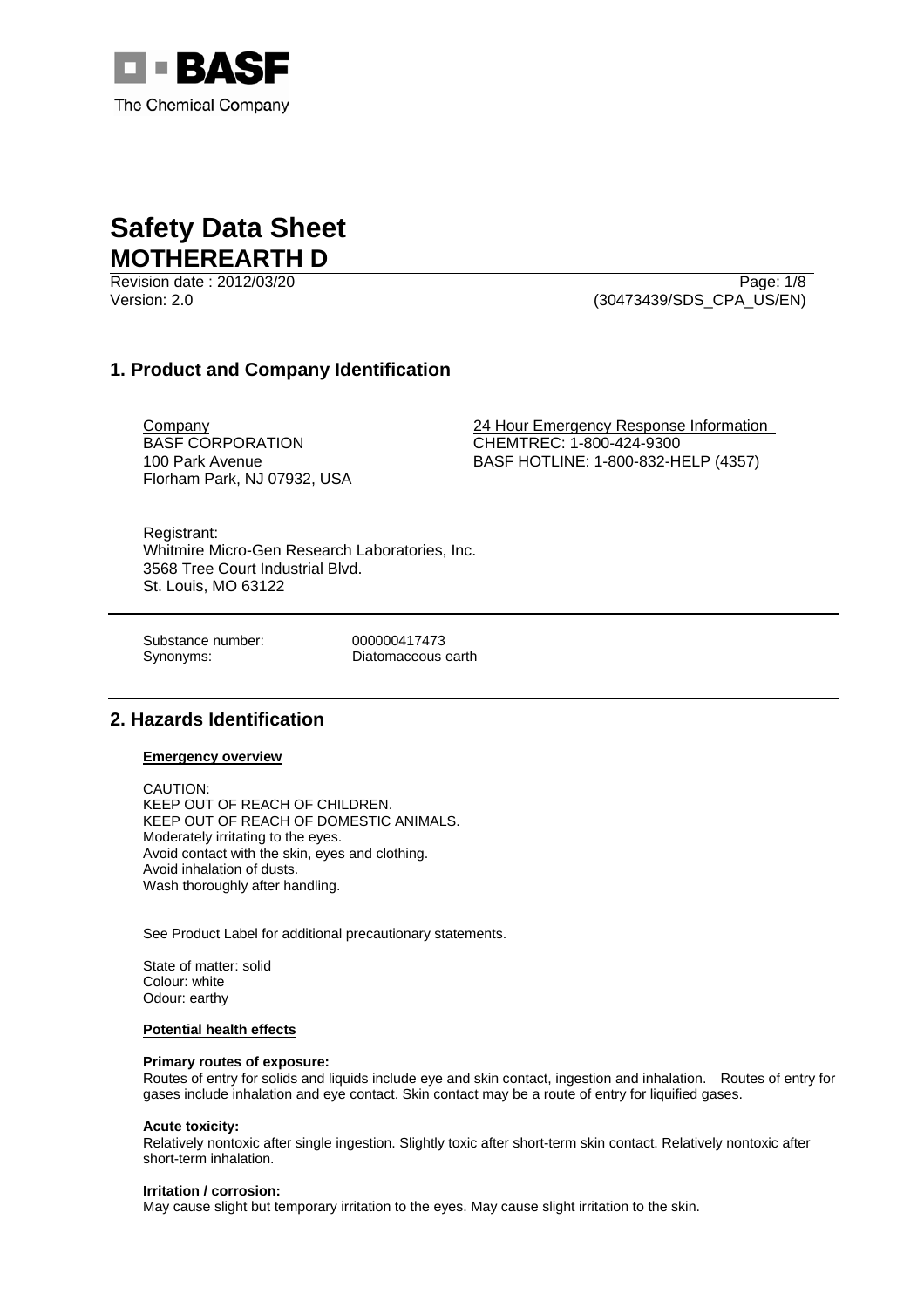Revision date : 2012/03/20 Page: 2/8

Version: 2.0 (30473439/SDS\_CPA\_US/EN)

## **Sensitization:**

No sensitizing effect.

#### **Chronic toxicity:**

**Carcinogenicity:** In long-term animal studies in which the substance was given in high doses by feed, a carcinogenic effect was not observed. The product has not been tested. The statement has been derived from products of a similar structure or composition.

**Reproductive toxicity:** The results of animal studies gave no indication of a fertility impairing effect. The product has not been tested. The statement has been derived from products of a similar structure or composition.

**Genotoxicity:** No mutagenic effect was found in various tests with bacteria and mammals.

#### **Potential environmental effects**

#### **Aquatic toxicity:**

No toxic effects occur within the range of solubility.

## **3. Composition / Information on Ingredients**

**CAS Number Content (W/W) Chemical name** 61790-53-2 100.0 % Diatomaceous Earth

## **4. First-Aid Measures**

#### **General advice:**

First aid providers should wear personal protective equipment to prevent exposure. Remove contaminated clothing. Move person to fresh air. If person is not breathing, call 911 or ambulance, then give artificial respiration, preferably mouth-to-mouth if possible. Call a poison control center or physician for treatment advice. Have the product container or label with you when calling a poison control center or doctor or going for treatment.

#### **If inhaled:**

Remove the affected individual into fresh air and keep the person calm.

#### **If on skin:**

Rinse skin immediately with plenty of water for 15 - 20 minutes.

#### **If in eyes:**

Hold eyes open and rinse slowly and gently with water for 15 to 20 minutes. Remove contact lenses, if present, after first 5 minutes, then continue rinsing.

#### **If swallowed:**

Never induce vomiting or give anything by mouth if the victim is unconscious or having convulsions. Do not induce vomiting. Have person sip a glass of water if able to swallow.

# **5. Fire-Fighting Measures**

Self-ignition temperature: not self-igniting

**Suitable extinguishing media:**  foam, dry powder, carbon dioxide, water spray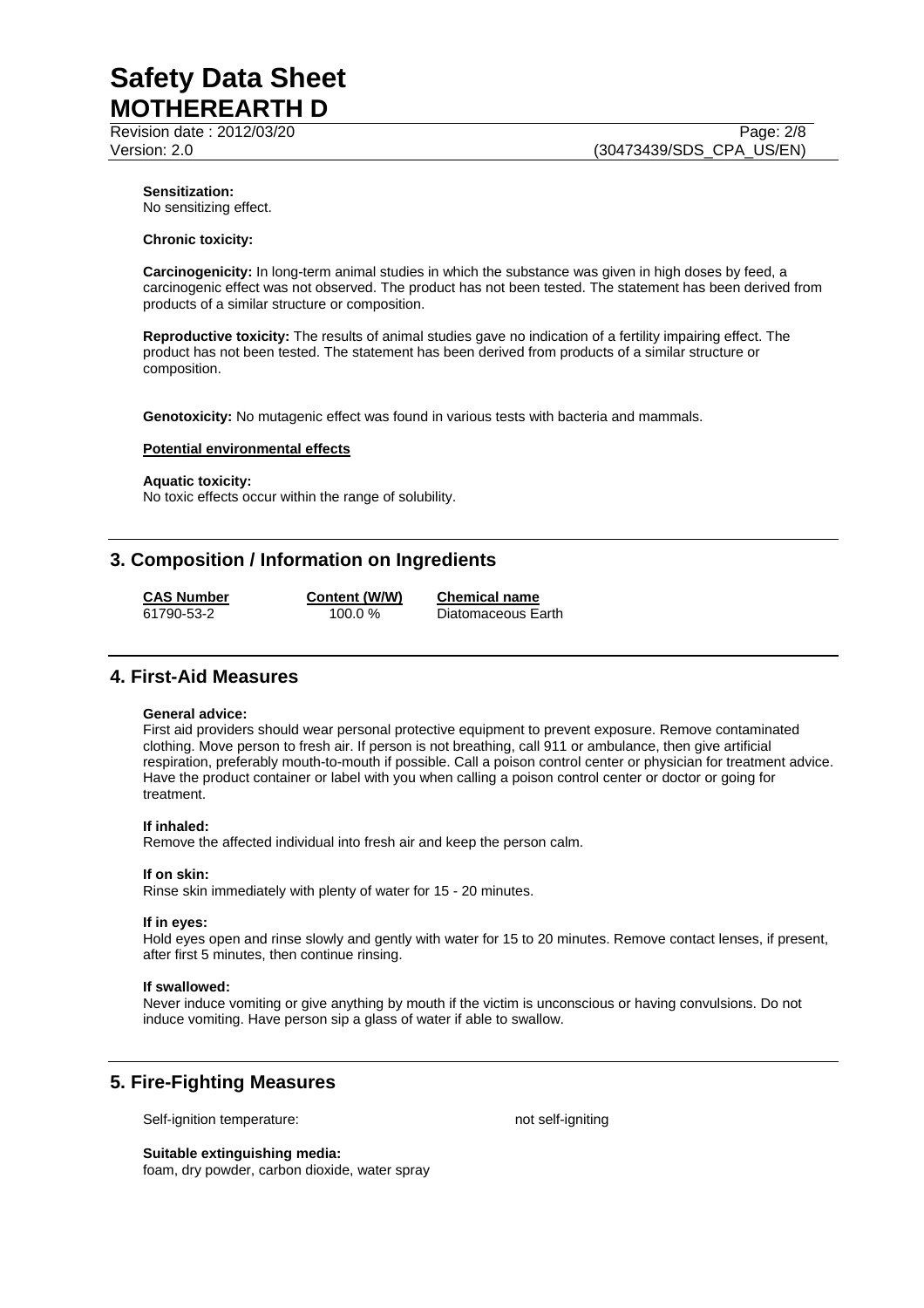Revision date : 2012/03/20 Page: 3/8

Version: 2.0 (30473439/SDS\_CPA\_US/EN)

#### **Hazards during fire-fighting:**

carbon monoxide, carbon dioxide,

If product is heated above decomposition temperature, toxic vapours will be released. The substances/groups of substances mentioned can be released in case of fire.

#### **Protective equipment for fire-fighting:**

Firefighters should be equipped with self-contained breathing apparatus and turn-out gear.

#### **Further information:**

Evacuate area of all unnecessary personnel. Contain contaminated water/firefighting water. Do not allow to enter drains or waterways.

## **6. Accidental release measures**

#### **Personal precautions:**

Take appropriate protective measures. Clear area. Shut off source of leak only under safe conditions. Extinguish sources of ignition nearby and downwind. Ensure adequate ventilation. Wear suitable personal protective clothing and equipment.

#### **Environmental precautions:**

Do not discharge into the subsoil/soil. Do not discharge into drains/surface waters/groundwater. Contain contaminated water/firefighting water. A spill of or in excess of the reportable quantity requires notification to state, local and national emergency authorities. This product is not regulated by CERCLA ('Superfund').

#### **Cleanup:**

Dike spillage. Sweep/shovel up. Avoid raising dust. Use wet cleaning methods when applicable. Place into suitable containers for reuse or disposal in a licensed facility. Spilled substance/product should be recovered and applied according to label rates whenever possible. If application of spilled substance/product is not possible, then spills should be contained, solidified, and placed in suitable containers for disposal. After decontamination, spill area can be washed with water. Collect wash water for approved disposal.

# **7. Handling and Storage**

### **Handling**

#### **General advice:**

RECOMMENDATIONS ARE FOR MANUFACTURING, COMMERCIAL BLENDING, AND PACKAGING WORKERS. PESTICIDE APPLICATORS & WORKERS must refer to the Product Label and Directions for Use attached to the product. Provide good ventilation of working area (local exhaust ventilation if necessary). Keep away from sources of ignition - No smoking. Keep container tightly sealed. Protect against heat. Handle and open container with care. Do not open until ready to use. Once container is opened, content should be used as soon as possible. Provide means for controlling leaks and spills. Follow label warnings even after container is emptied. The substance/ product may be handled only by appropriately trained personnel. Avoid all direct contact with the substance/product. Avoid contact with the skin, eyes and clothing. Avoid inhalation of dusts/mists/vapours. Wear suitable personal protective clothing and equipment.

#### **Protection against fire and explosion:**

The relevant fire protection measures should be noted. Fire extinguishers should be kept handy. Avoid all sources of ignition: heat, sparks, open flame. Avoid extreme heat. Ground all transfer equipment properly to prevent electrostatic discharge. Electrostatic discharge may cause ignition.

#### **Storage**

#### **General advice:**

Keep only in the original container in a cool, dry, well-ventilated place away from ignition sources, heat or flame. Protect containers from physical damage. Protect against contamination. The authority permits and storage regulations must be observed.

#### **Storage incompatibility:**

General advice: Segregate from incompatible substances. Segregate from foods and animal feeds. Segregate from textiles and similar materials.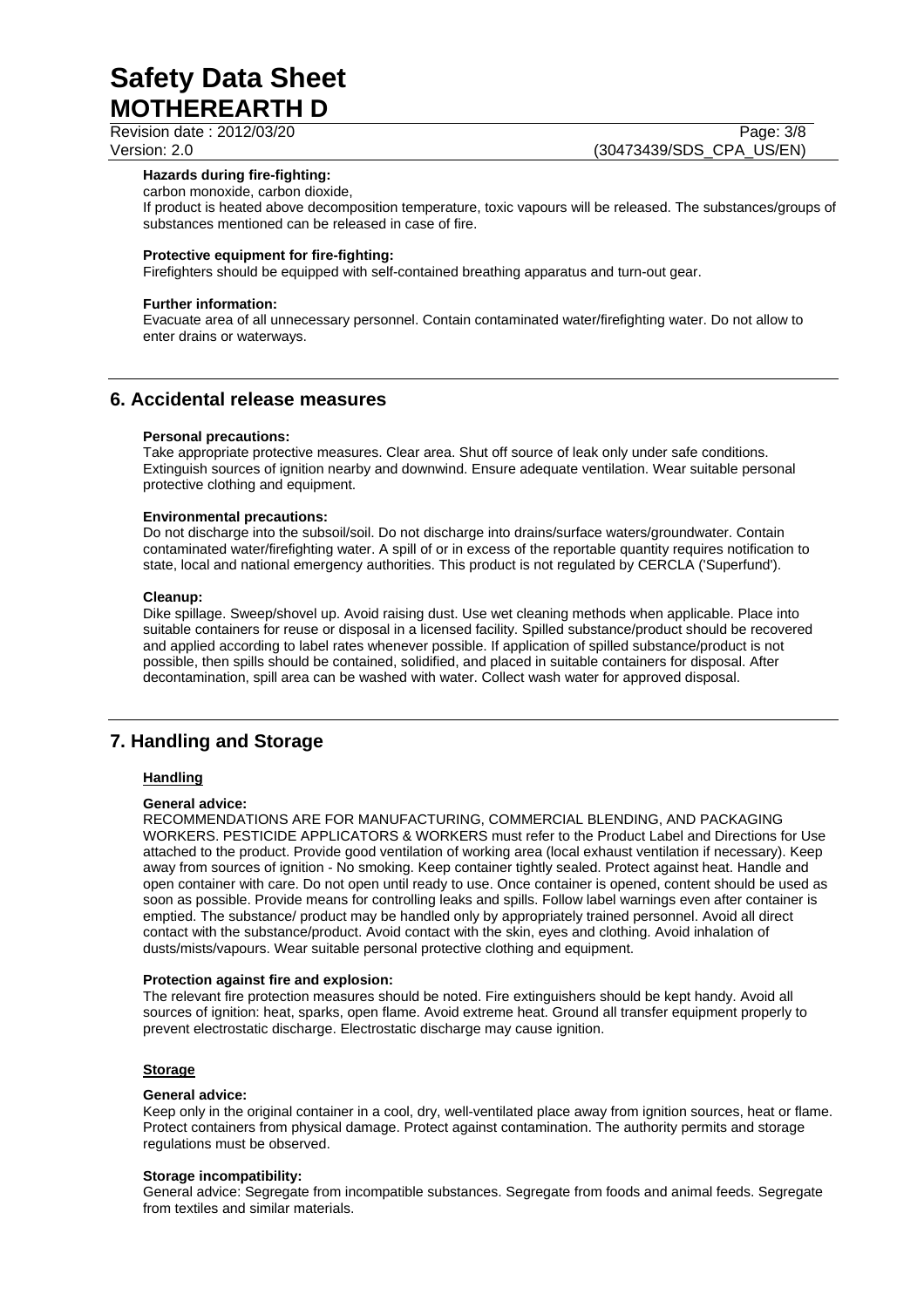Revision date : 2012/03/20 Page: 4/8

Version: 2.0 (30473439/SDS\_CPA\_US/EN)

#### **Storage stability:**

 May be kept indefinitely if stored properly. If an expiry date is mentioned on the packaging/label this takes priority over the statements on storage duration in this safety data sheet.

## **8. Exposure Controls and Personal Protection**

**Users of a pesticidal product should refer to the product label for personal protective equipment requirements.** 

#### **Components with workplace control parameters**

| Diatomaceous Earth | OSHA | TWA value 20 millions of particles per cubic foot of air :<br>TWA value $0.8 \text{ mg/m}3$ :<br>The value is calculated from a specified equation using a<br>value of 100%. Lower values of % will give higher |
|--------------------|------|-----------------------------------------------------------------------------------------------------------------------------------------------------------------------------------------------------------------|
|                    |      | exposure limits. See regulation for specific equation.                                                                                                                                                          |

#### **Advice on system design:**

Whenever possible, engineering controls should be used to minimize the need for personal protective equipment.

#### **Personal protective equipment**

#### **RECOMMENDATIONS FOR MANUFACTURING, COMMERCIAL BLENDING, AND PACKAGING WORKERS:**

#### **Respiratory protection:**

Wear respiratory protection if ventilation is inadequate. Wear a NIOSH-certified (or equivalent) organic vapour/particulate respirator. For situations where the airborne concentrations may exceed the level for which an air purifying respirator is effective, or where the levels are unknown or Immediately Dangerous to Life or Health (IDLH), use NIOSH-certified full facepiece pressure demand self-contained breathing apparatus (SCBA) or a full facepiece pressure demand supplied-air respirator (SAR) with escape provisions.

#### **Hand protection:**

Chemical resistant protective gloves, Protective glove selection must be based on the user's assessment of the workplace hazards.

#### **Eye protection:**

Safety glasses with side-shields. Tightly fitting safety goggles (chemical goggles). Wear face shield if splashing hazard exists.

### **Body protection:**

Body protection must be chosen depending on activity and possible exposure, e.g. head protection, apron, protective boots, chemical-protection suit.

#### **General safety and hygiene measures:**

RECOMMENDATIONS FOR MANUFACTURING, COMMERCIAL BLENDING, AND PACKAGING WORKERS Wear long sleeved work shirt and long work pants in addition to other stated personal protective equipment. Work place should be equipped with a shower and an eye wash. Handle in accordance with good industrial hygiene and safety practice. Personal protective equipment should be decontaminated prior to reuse. Gloves must be inspected regularly and prior to each use. Replace if necessary (e.g. pinhole leaks). Take off immediately all contaminated clothing. Store work clothing separately. Hands and/or face should be washed before breaks and at the end of the shift. No eating, drinking, smoking or tobacco use at the place of work. Keep away from food, drink and animal feeding stuffs.

# **9. Physical and Chemical Properties**

| Form:   | fine powder |
|---------|-------------|
| Odour:  | earthy      |
| Colour: | white       |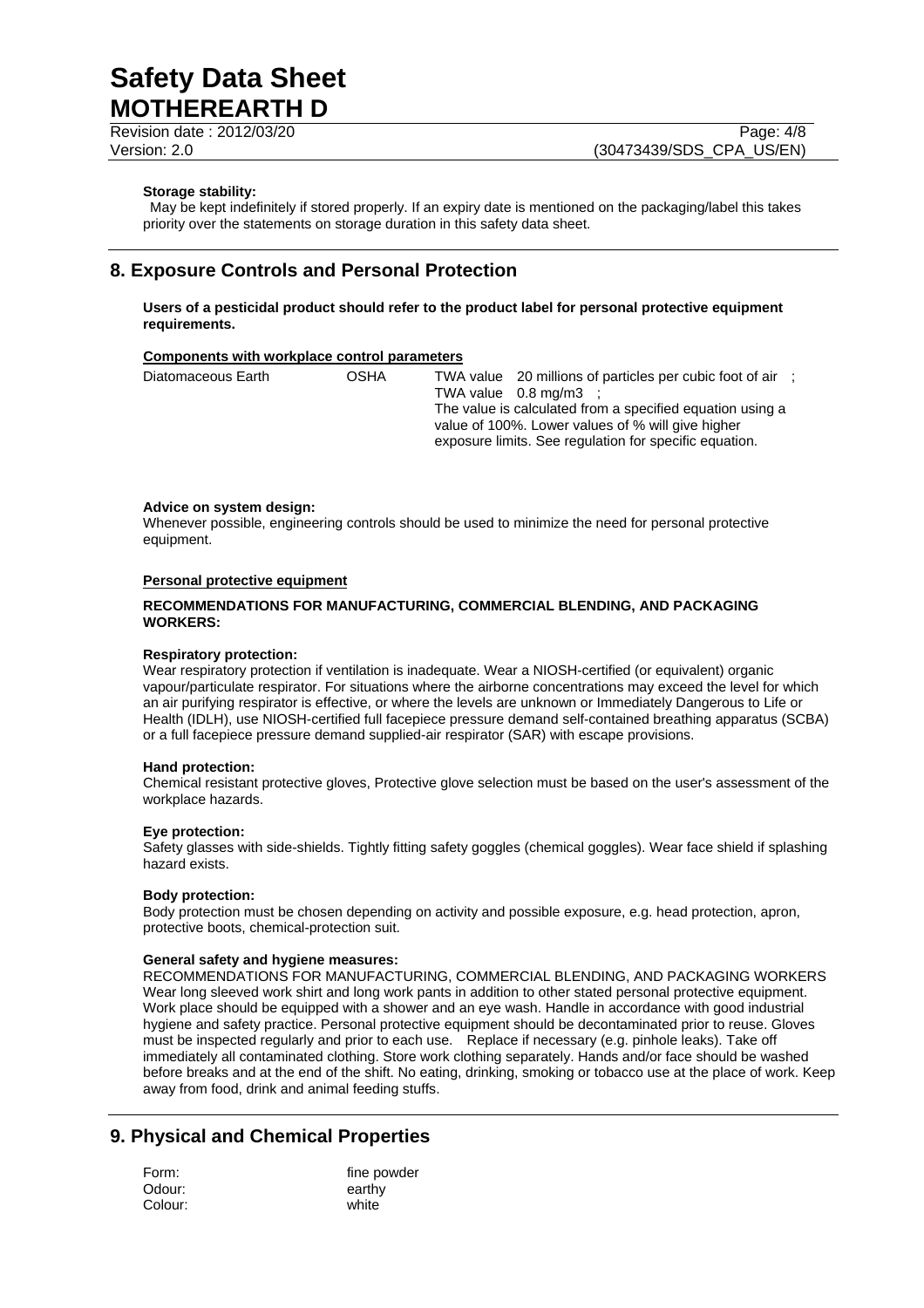Revision date : 2012/03/20 Page: 5/8

Version: 2.0 (30473439/SDS\_CPA\_US/EN) Melting point: 760 °C 1,400 °F Bulk density: 0.035 kg/m3 Vapour density:  $\blacksquare$ 

Solubility in water: not soluble and soluble

# **10. Stability and Reactivity**

#### **Conditions to avoid:**

Avoid all sources of ignition: heat, sparks, open flame. Avoid extreme temperatures. Avoid prolonged exposure to extreme heat. Avoid contamination. Avoid electro-static discharge. This product may form an explosive mixture if: 1. the dust is suspended in the atmosphere as a dust cloud AND 2. the concentration of the dust is above the lower explosion limit (LEL) AND 3. the limiting oxygen concentration (LOC) is exceeded.

#### **Substances to avoid:**

strong acids

#### **Hazardous reactions:**

The product is chemically stable.

#### **Decomposition products:**

No hazardous decomposition products if stored and handled as prescribed/indicated., Prolonged thermal loading can result in products of degradation being given off.

#### **Thermal decomposition:**

Possible thermal decomposition products: carbon monoxide, carbon dioxide Stable at ambient temperature. If product is heated above decomposition temperature toxic vapours may be released. To avoid thermal decomposition, do not overheat.

#### **Corrosion to metals:**

Corrosive effects to metal are not anticipated.

### **Oxidizing properties:**

not fire-propagating

## **11. Toxicological information**

#### **Acute toxicity**

**Oral:**

Type of value: LD50 Species: rat Value: > 5,000 mg/kg (OECD Guideline 401) The product has not been tested. The statement has been derived from products of a similar structure or composition.

#### **Inhalation:**

Type of value: LC0 Species: rat Value: > 0.139 mg/l (OECD Guideline 403) Exposure time: 4 h The product has not been tested. The statement has been derived from products of a similar structure or composition.

#### **Dermal:**

Type of value: LD50 Species: rabbit Value: > 5,000 mg/kg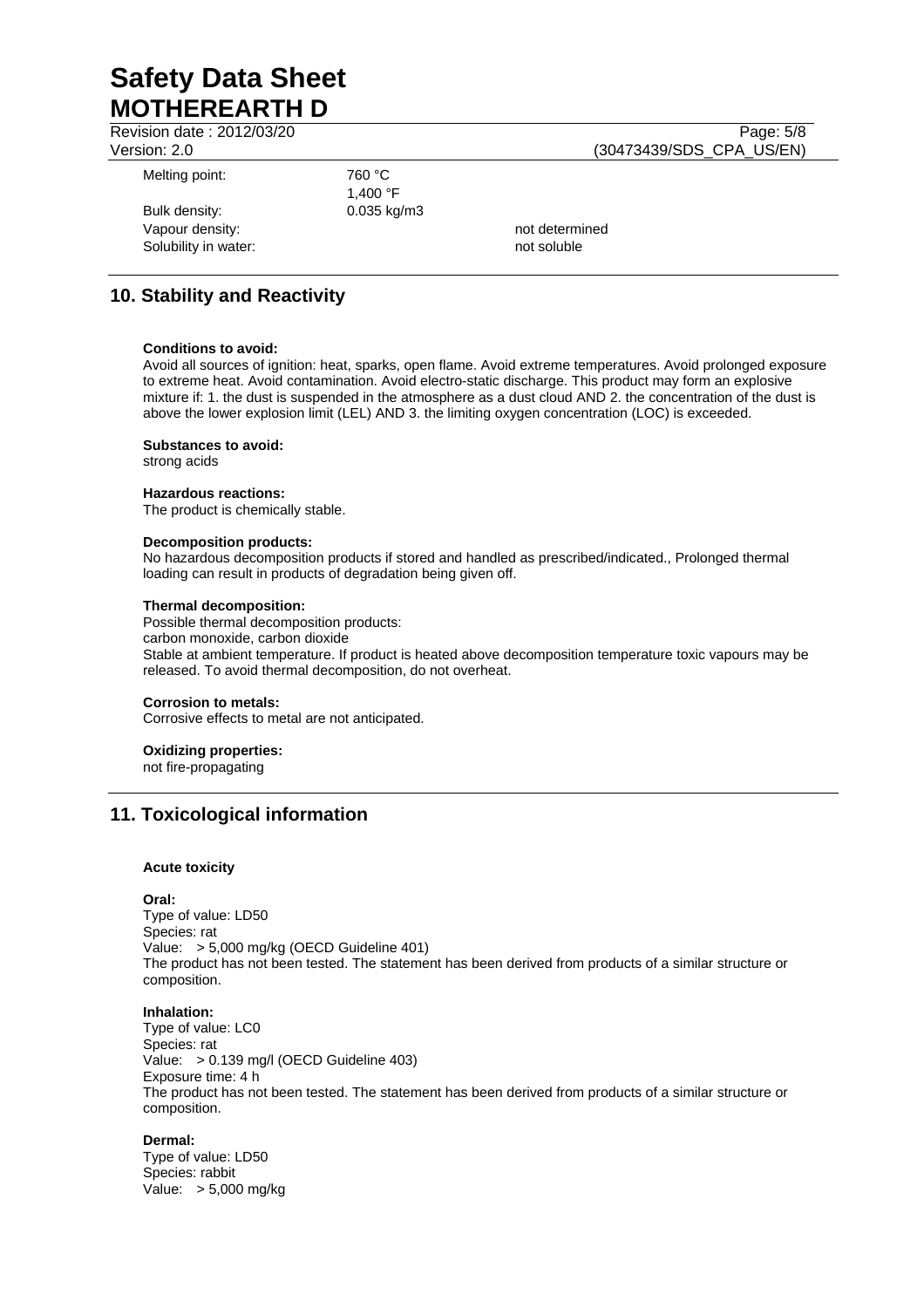Revision date : 2012/03/20 Page: 6/8

Version: 2.0 (30473439/SDS\_CPA\_US/EN)

The product has not been tested. The statement has been derived from products of a similar structure or composition.

#### **Irritation / corrosion**

#### **Skin:**

Species: rabbit Result: non-irritant Method: OECD Guideline 404 The product has not been tested. The statement has been derived from products of a similar structure or composition.

#### **Eye:**

Species: rabbit Result: non-irritant Method: OECD Guideline 405 The product has not been tested. The statement has been derived from products of a similar structure or composition. Literature data.

#### **Sensitization:**

Buehler test Species: guinea pig Result: Non-sensitizing. The product has not been tested. The statement has been derived from products of a similar structure or composition.

# **12. Ecological Information**

#### **Fish**

Acute:

OECD Guideline 203 Brachydanio rerio/LC50 (96 h): > 10,000 mg/l The details of the toxic effect relate to the nominal concentration. Tested above maximum solubility. The product has not been tested. The statement has been derived from products of a similar structure or composition.

#### **Aquatic invertebrates**

Acute:

OECD Guideline 202, part 1 Daphnia magna/EC50 (24 h): > 10,000 mg/l The details of the toxic effect relate to the nominal concentration. Tested above maximum solubility. The product has not been tested. The statement has been derived from products of a similar structure or composition.

#### **Aquatic plants**

Toxicity to aquatic plants: ISO 8692 static green algae/EC50 (72 h): 440 mg/l The details of the toxic effect relate to the nominal concentration. The product has not been tested. The statement has been derived from products of a similar structure or composition.

## **13. Disposal considerations**

#### **Waste disposal of substance:**

Pesticide wastes are regulated. If pesticide wastes cannot be disposed of according to label instructions, contact the State Pesticide or Environmental Control Agency or the Hazardous Waste representative at the nearest EPA Regional Office for guidance.

#### **Container disposal:**

Rinse thoroughly at least three times (triple rinse) in accordance with EPA recommendations. Consult state or local disposal authorities for approved alternative procedures such as container recycling. Recommend crushing, puncturing or other means to prevent unauthorized use of used containers.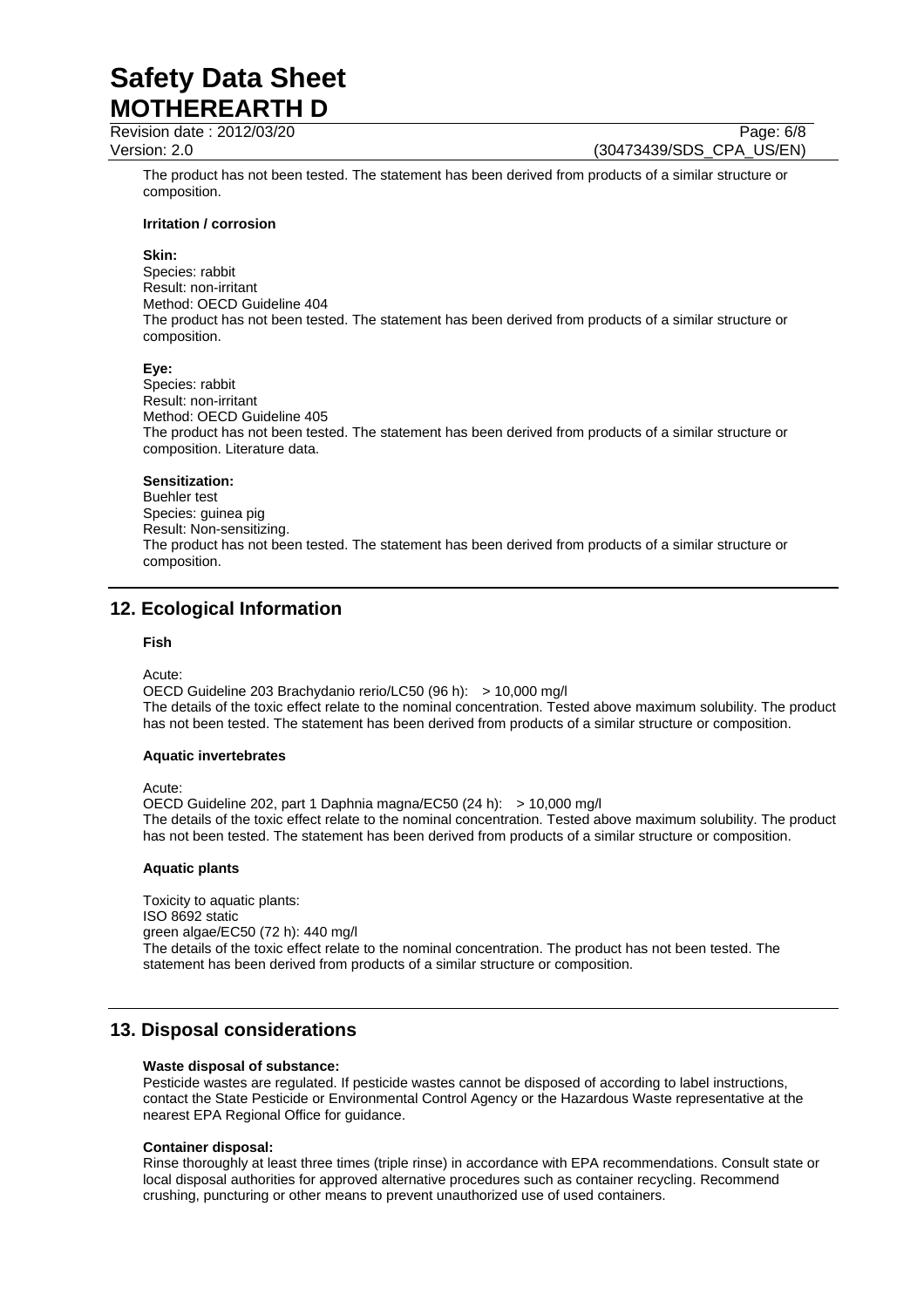Revision date : 2012/03/20 Page: 7/8

# **14. Transport Information**

**Land transport**  USDOT

Not classified as a dangerous good under transport regulations

**Sea transport**  IMDG

Not classified as a dangerous good under transport regulations

**Air transport**  IATA/ICAO

Not classified as a dangerous good under transport regulations

# **15. Regulatory Information**

### **Federal Regulations**

| <b>Registration status:</b> |          |                   |
|-----------------------------|----------|-------------------|
| Chemical                    | TSCA, US | released / listed |
| Crop Protection             | TSCA, US | released / exempt |

**EPCRA 311/312 (Hazard categories):** Acute;

# **State regulations**

**State RTK CAS Number Chemical name**

MA, NJ, PA 61790-53-2 Diatomaceous Earth

# **16. Other Information**

## **Refer to product label for EPA registration number.**

Recommended use: insecticide

We support worldwide Responsible Care® initiatives. We value the health and safety of our employees, customers, suppliers and neighbors, and the protection of the environment. Our commitment to Responsible Care is integral to conducting our business and operating our facilities in a safe and environmentally responsible fashion, supporting our customers and suppliers in ensuring the safe and environmentally sound handling of our products, and minimizing the impact of our operations on society and the environment during production, storage, transport, use and disposal of our products.